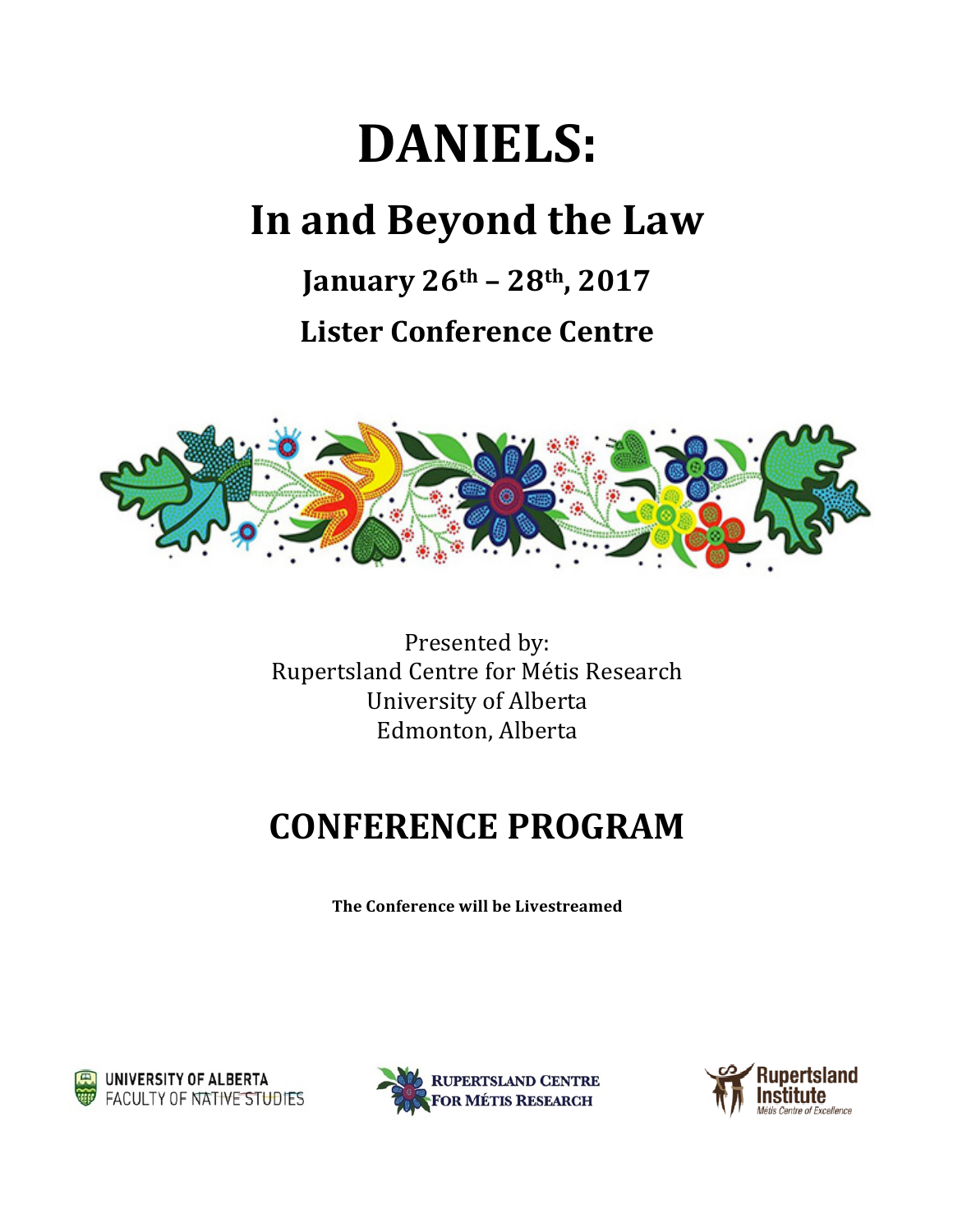The Daniels Conference brings together experts and community members to discuss the implications of the decision, and will focus more broadly on social and political impacts, implications of identity, membership, and registration.

The Rupertsland Centre for Métis Research would like to thank the following for their support of the Daniels conference:











**RESEARCH PROJECT**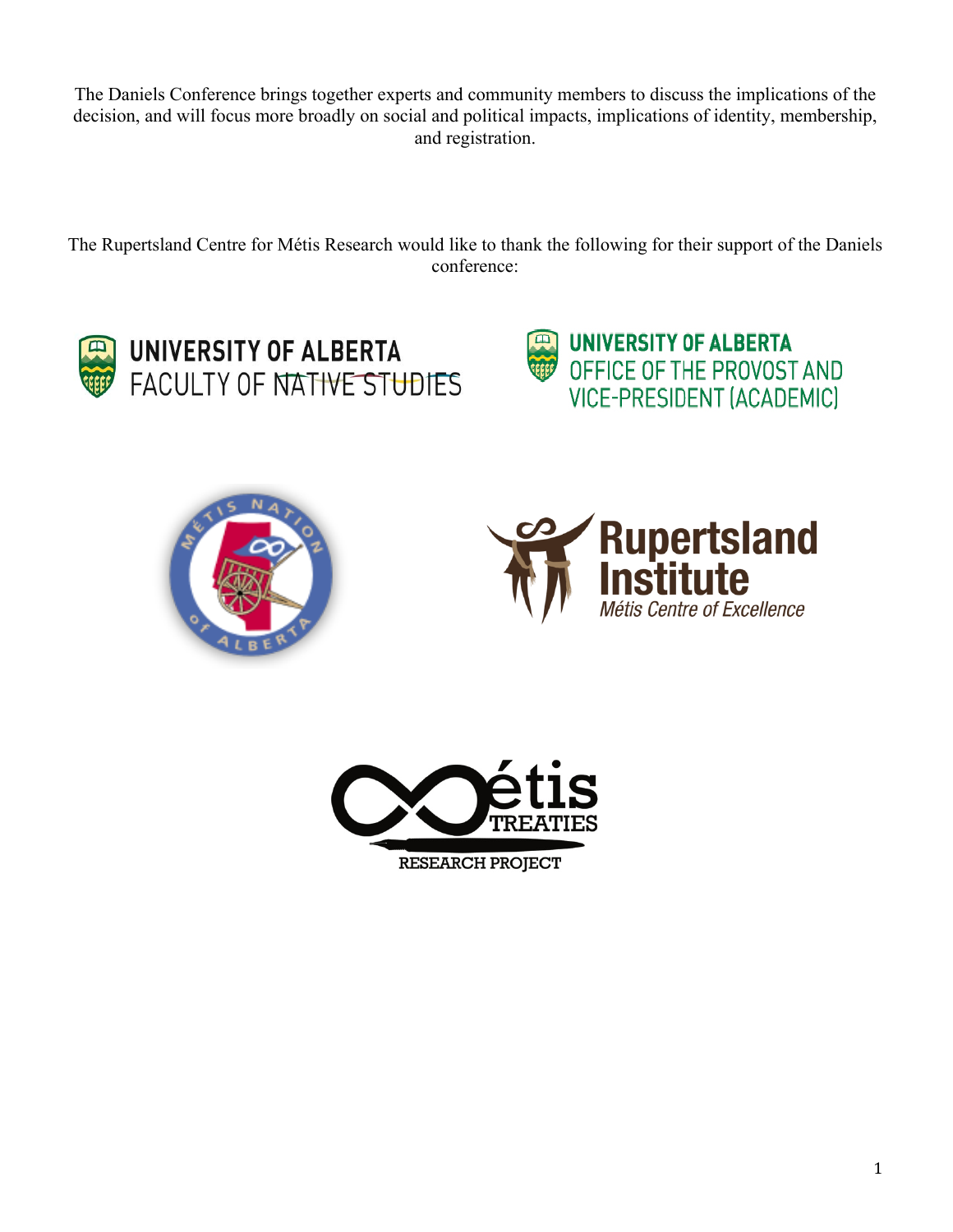| Thursday, January 26, 2017<br><b>Maple Leaf Room</b> |                                                                                                            |                                                                                                           |  |  |  |
|------------------------------------------------------|------------------------------------------------------------------------------------------------------------|-----------------------------------------------------------------------------------------------------------|--|--|--|
| 5:00 <sub>pm</sub>                                   | Welcome<br>Elder blessing by Maria Campbell                                                                |                                                                                                           |  |  |  |
|                                                      | Dr. Nathalie Kermoal (RCMR Director & Associate Dean Academic & Professor Faculty of Native Studies, UofA) |                                                                                                           |  |  |  |
|                                                      | Dr. Chris Andersen (Interim Dean & Professor, Faculty of Native Studies, U of A)                           |                                                                                                           |  |  |  |
|                                                      | Audrey Poitras (President, Métis Nation of Alberta)                                                        |                                                                                                           |  |  |  |
| 5:30 to 6:45pm                                       | <b>Keynotes</b>                                                                                            |                                                                                                           |  |  |  |
|                                                      | Dr. Kim Tallbear<br>(Assoc Professor, Faculty of Native Studies, U of A and<br>Canada Research Chair)      | Molecular Death and Redface Reincarnation: Indigenous<br>Appropriations in the US and Canada              |  |  |  |
|                                                      | Dr. Chris Andersen<br>(Interim Dean & Professor Faculty of Native Studies,<br>U of A $)$                   | Daniels v. Canada, beyond jurisprudential interpretations:<br>what to do when the horse has left the barn |  |  |  |
| 6:45 to 8:00pm                                       | Reception<br>Appetizers and Refreshments                                                                   |                                                                                                           |  |  |  |

| <b>Friday, January 27, 2017</b><br><b>Maple Leaf Room</b> |                                                                                                           |                                                                                                                        |  |  |
|-----------------------------------------------------------|-----------------------------------------------------------------------------------------------------------|------------------------------------------------------------------------------------------------------------------------|--|--|
| 8:30am                                                    | Welcome<br>Elder blessing by Elmer Ghostkeeper                                                            |                                                                                                                        |  |  |
| 8:30 to 10:00am                                           | <b>Panel 1: Daniels in Context</b><br>Moderator: Dr. Nathalie Kermoal (Faculty of Native Studies, U of A) |                                                                                                                        |  |  |
|                                                           | <b>Tony Belcourt</b><br>(Métis leader and activist)                                                       | What Brought it On - And Did We Get What We Wanted?                                                                    |  |  |
|                                                           | Elmer Ghostkeeper<br>(Métis leader, and writer)                                                           | Threading The Constitutional Needle with Sinew of Metisland<br>and Metis Nation                                        |  |  |
|                                                           | <b>Gabriel Daniels</b><br>(SCC Daniels & Harry Daniels' son)                                              | Harry Daniels and the Daniels case: A son's perspective on the<br>man, his legacy and vision for a united Métis Nation |  |  |
|                                                           | Maria Campbell<br>(Métis writer, playwright, filmmaker and<br>researcher)                                 | To Be Announced                                                                                                        |  |  |
| 10:00 to 10:30am                                          | Break                                                                                                     |                                                                                                                        |  |  |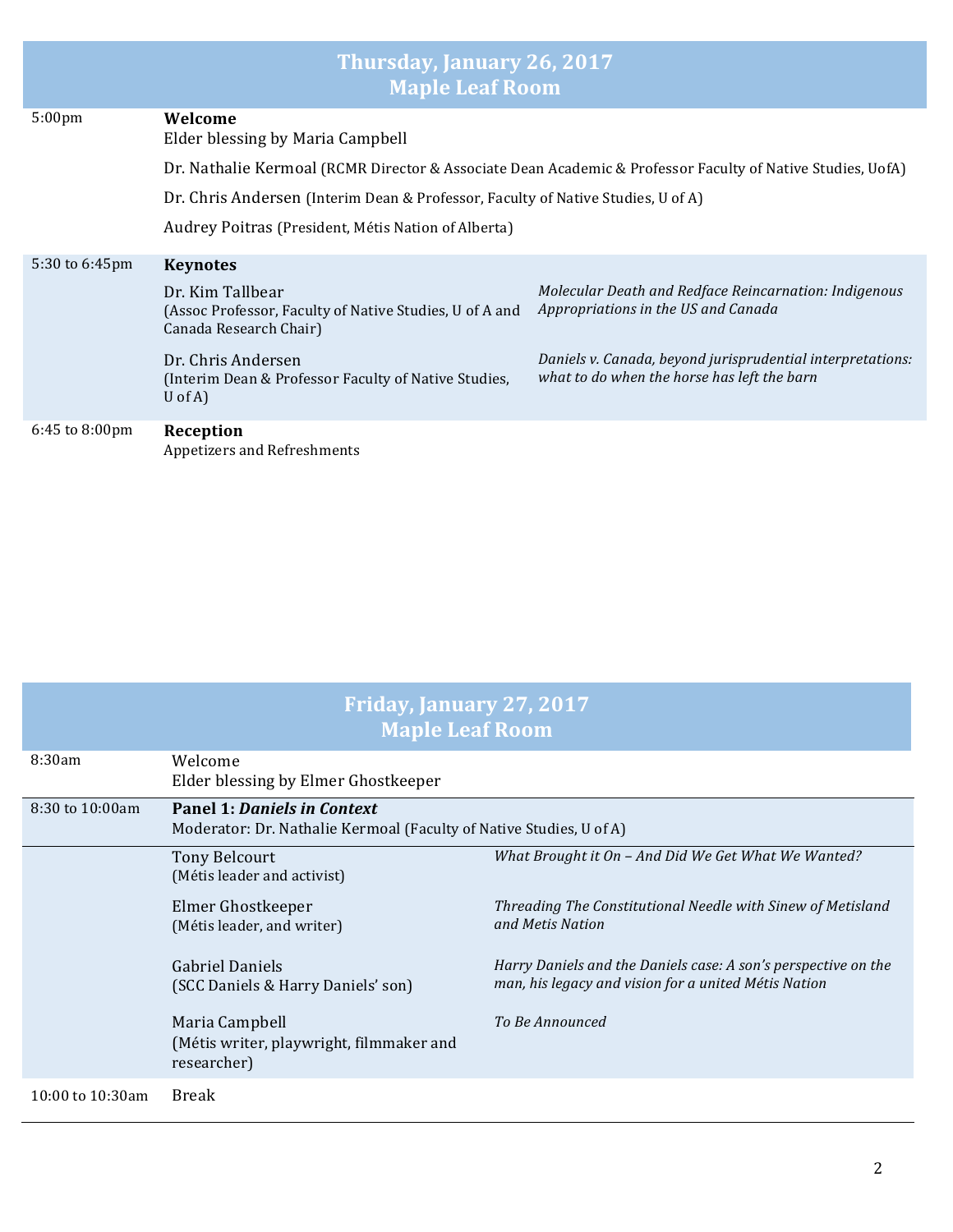| 10:30 to 12:00pm | <b>Panel 2: Political Responses</b><br>Moderator: Dr. Shalene Jobin (Faculty of Native Studies, U of A)             |                                                                                                                         |  |
|------------------|---------------------------------------------------------------------------------------------------------------------|-------------------------------------------------------------------------------------------------------------------------|--|
|                  | Margaret Froh<br>(President Métis Nation of Ontario)                                                                | To Be Announced                                                                                                         |  |
|                  | Will Goodon<br>(Provincial Board representative, Manitoba<br>Métis Federation)                                      | To Be Announced                                                                                                         |  |
|                  | Gerald Cunningham<br>(President Métis Settlements General<br>Council)                                               | Metisland: Metis Settlements and the Daniels Decision                                                                   |  |
| 12:00 to 1:30pm  | Lunch<br>Lunch Keynote: Thomas Isaac<br>(Partner, Cassels Brock & Blackwell LLP)                                    | Metis Rights, Daniels and Reconciliation                                                                                |  |
| 1:30 to 3:00pm   | <b>Panel 3: Promises &amp; Pitfalls of Daniels</b><br>Moderator: Dr. Daniel Voth (Dept of Political Science U of C) |                                                                                                                         |  |
|                  | Dr. Adam Gaudry<br>(Asst Professor, Faculty of Native Studies &<br>Dept of Political Science, U of A)               | "Get your application in!": Post-Daniels Pitfalls, Self-<br>Identification and the Rush to Become Métis                 |  |
|                  | Dr. Darryl Leroux<br>(Assoc Professor, Dept of Sociology &<br>Criminology, Saint Mary's University)                 | "Les Métis de l'Est": Outlining the Intellectual Currents at the<br>Basis of "Métis" Self-identification in Québec      |  |
|                  | Dr. D'Arcy Vermette<br>(Asst Professor, Faculty of Native Studies,<br>UofA)                                         | You cannot "Blow Hot and Blow Cold": The Contradictions of<br>Colonialism and the Disregard for Metis Agency in Daniels |  |
|                  | Jason Madden<br>(Partner, Pape Salter Teillet LLP)                                                                  | After the Hysteria: What Daniels Really Means for the Métis<br><b>Nation</b>                                            |  |
| 3:00 to 3:30pm   | <b>Break</b>                                                                                                        |                                                                                                                         |  |
| 3:30 to 5:00pm   | <b>Panel 4: Jurisprudential Challenges</b><br>Moderator: Larry Chartrand (Faculty of Law, U of O)                   |                                                                                                                         |  |
|                  | Dr. Eric Adams<br>(Assoc Professor, Faculty of Law, U of A)                                                         | History, Jurisdiction, and Identity in Daniels v Canada                                                                 |  |
|                  | <b>Catherine Bell</b><br>(Professor, Faculty of Law, U of A)                                                        | The Other Declarations in Daniels : Fiduciary Obligations and<br>the Duty to Negotiate                                  |  |
|                  | Paul Seaman<br>(Associate, Gowling WLG)                                                                             | The Chicken and the Egg: Unanswered Questions from Daniels                                                              |  |